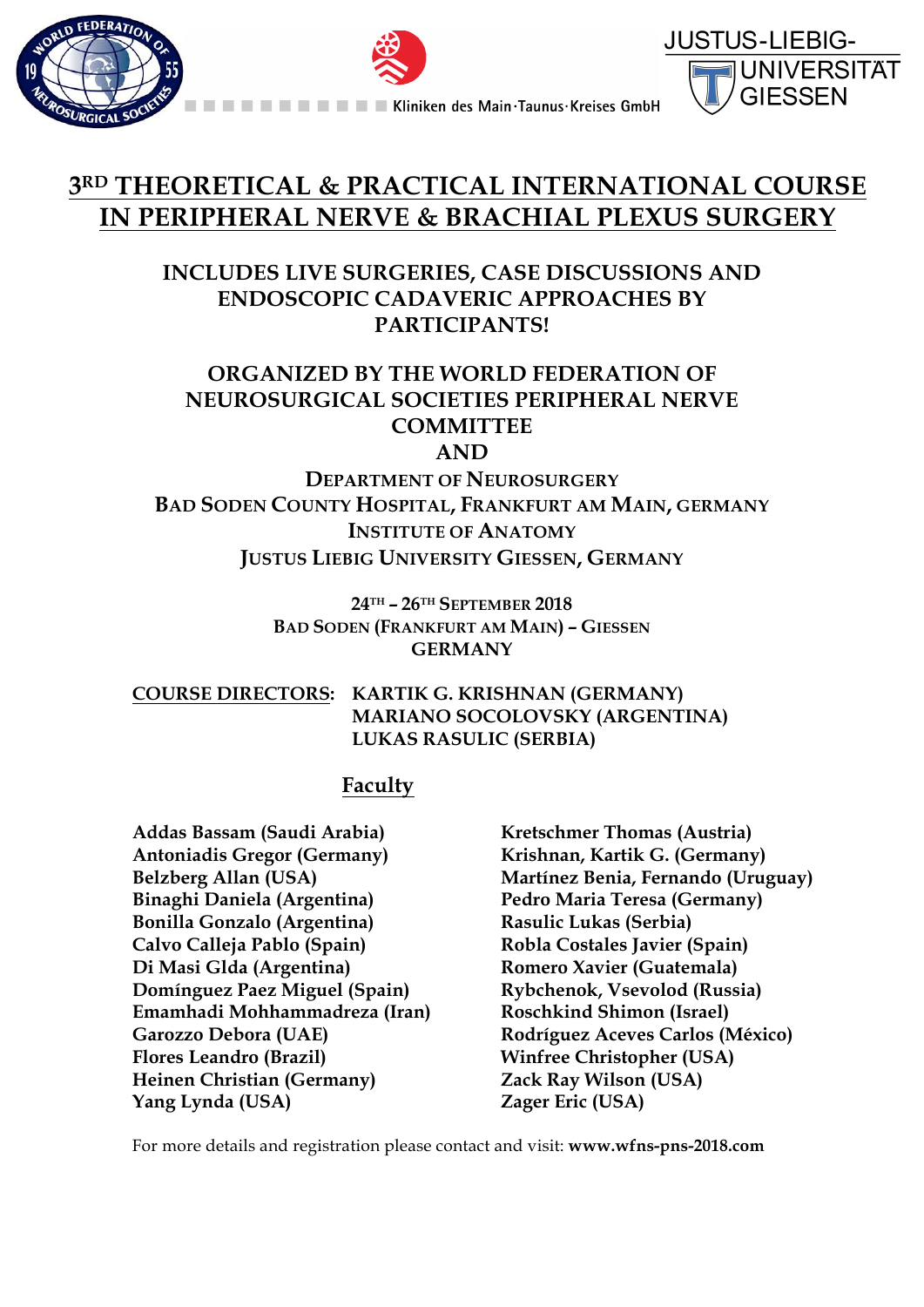# **PRELIMINARY SCIENTIFIC PROGRAMME**

# **Day 1: 24th September 2018**

## **THEORICAL PART I**

### **PART I: BASIC PRINCIPLES OF DIAGNOSIS IN PERIPHERAL NERVE INJURIES** *Coordinators: Kartik G. Krishnan, Maria Pedro*

- 08:25 Opening
- 08:30 Use of MRI in nerve surgery *Daniela Binaghi, Argentina*
- 08:45 Neurosonography in nerve trauma *Maria Pedro, Germany*
- 09:00 Neurophysiology in peripheral nerve injuries *Pablo Calvo, Spain*
- 09:15 **Discussion**

### **PART II: BASIC KNOWLEDGE IN NERVE TRAUMA** *Coordinators: Allan Balzberg, Bassam Abbas*

| 09:45 | Fundamentals of nerve injury and regeneration<br>Thomas Kretschmer, Austria        |
|-------|------------------------------------------------------------------------------------|
| 10:00 | Surgical timing: when should we operate?<br>Zack Ray Wilson (USA)                  |
| 10:15 | Neurolisis: Is it useful? In which cases?<br>Gonzalo Bonilla, Argentina            |
| 10:30 | Neurorraphy with and without grafts: surgical technique<br>Miguel Domínguez, Spain |
| 10:45 | <b>Discussion</b>                                                                  |

11:00 **Coffee Break**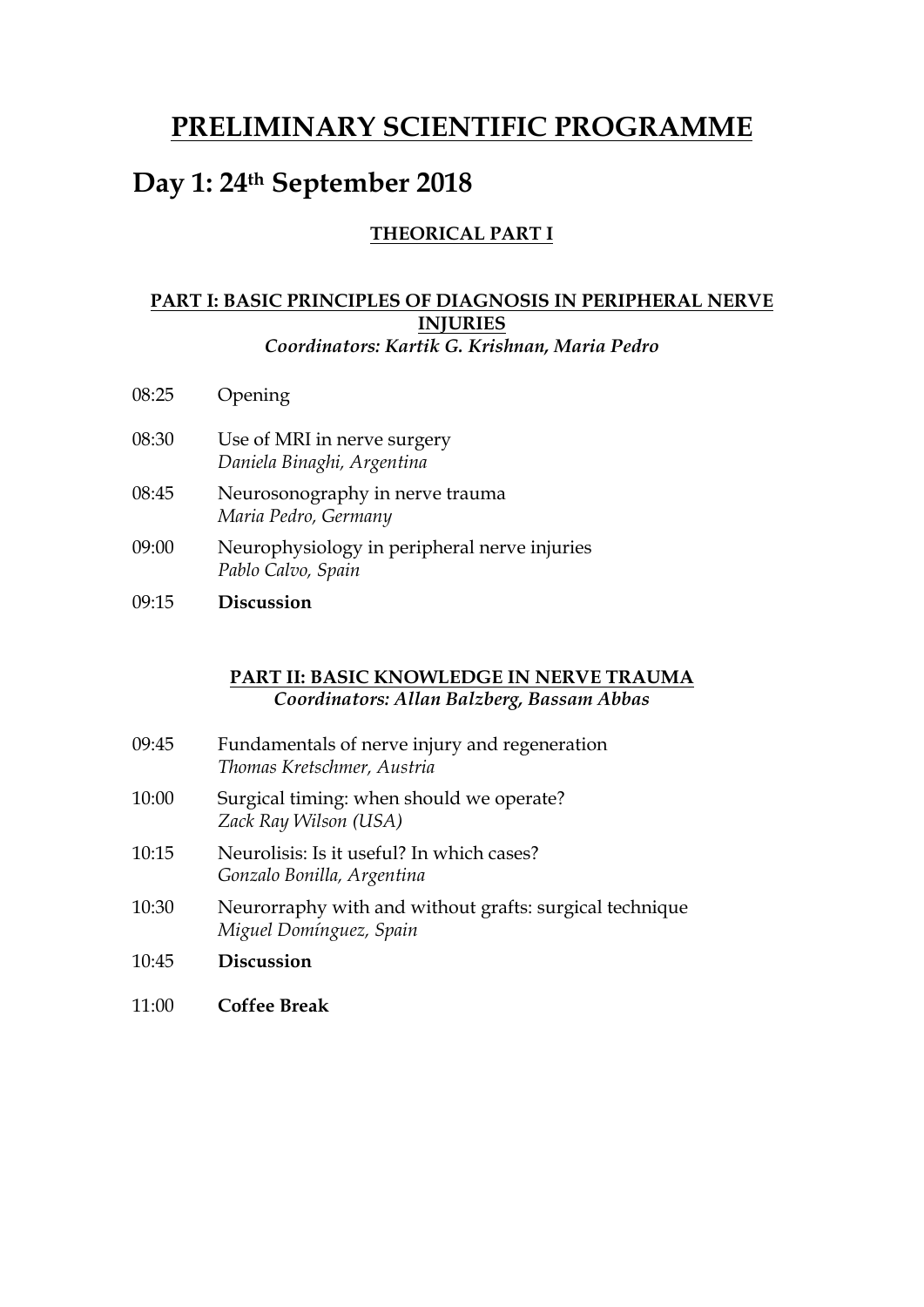### **PART III: SPECIAL PROBLEMS IN TRAUMATIC INJURIES** *Coordinators: Mariano Socolovsky, Shimon Rochkind*

- 11:15 Clinical aspects of ballistic peripheral nerve injuries *Shimon Roschkind, Israel*
- 11:30 Gunshot wounds: surgical treatment *Bassam Abbas, Saudi Arabia*
- 11:45 Iatrogenical Injuries *Gregor Antoniadis, Germany*
- 12:00 Surgical Treatment of Facial Nerve Palsy *Kartik Krischnan, Germany*
- $12.15$ **Discussion**
- 12:45 **Lunch**

#### **PART IV: PERIPHERAL NERVE TUMORS** *Coordinators: Allan Balzberg, Fernando Guedes*

- 13:15 Indications for surgery and extent of surgical resection in non-malignant versus malignant tumors *Allan Belzberg, USA*
- 13:40 Neurofibromatosis: which is the role of surgery? *Debora Garozzo, Italy*
- 13:55 Discussion

## **PART V: NERVE COMPRESSIONS OF THE UPPER LIMBS** *Coordinators: Fernando Martinez Benia, Javier Robia*

- 14:25 Nerve conduction studies in common entrapment neuropathies *Pablo Calvo, Spain*
- 14:40 Carpal tunnel syndrome: indications and surgical technique in the open approach *Eric Zager, USA*
- 14:55 How to operate a carpal tunnel endoscopically? *Maria Teresa Pedro, Germany*
- 15:10 Literature review: controversy between open and endoscopical decompression of carpal and ulnar tunnel *Gregor Antoniadis, Germany*

15:25 Surgical treatment of ulnar nerve compression at the elbow: Indications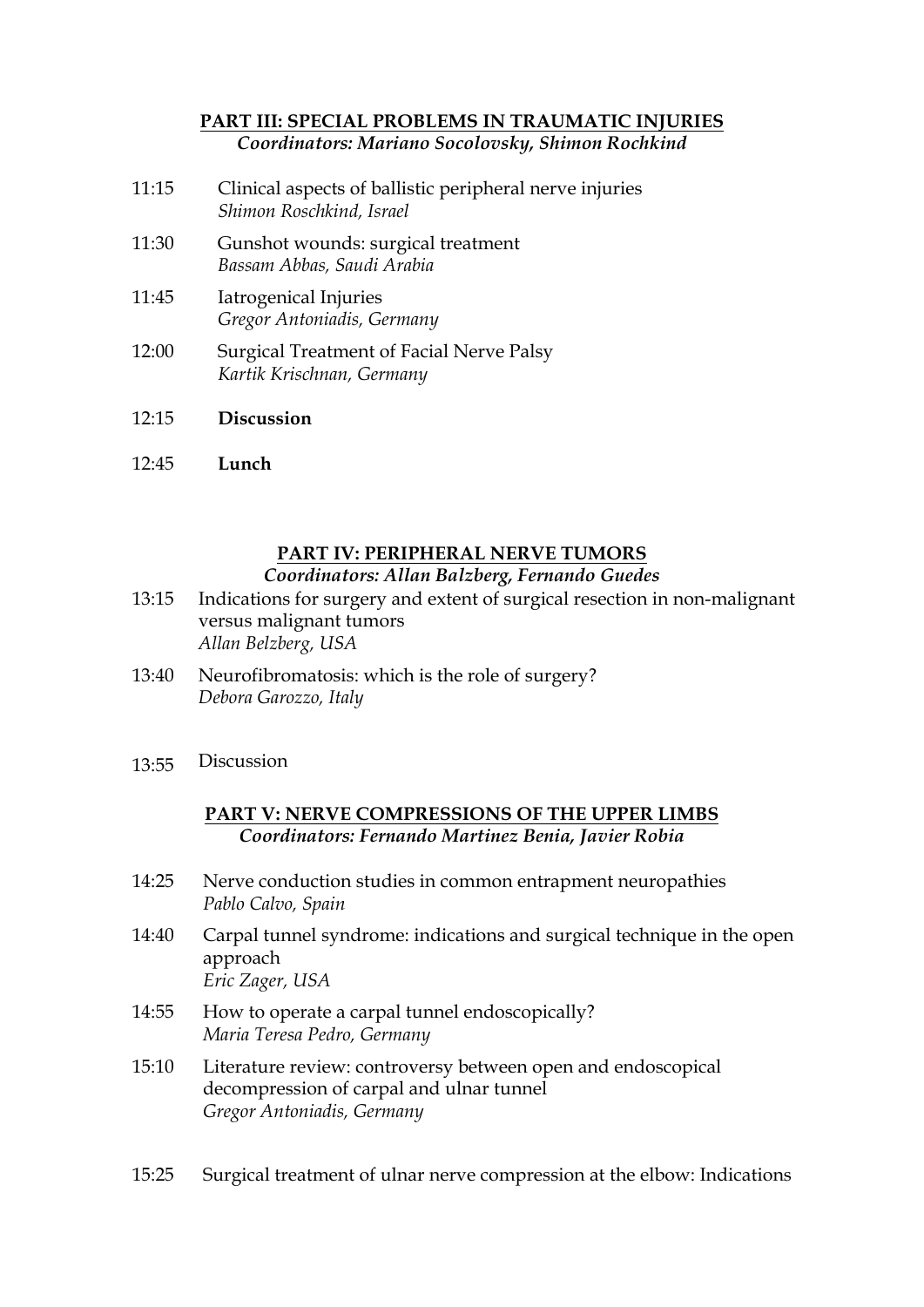and techniques *Javier Robla, Spain*

- 15:40 Endoscopic release of ulnar nerve at the elbow *Christian Heinen, Germany*
- 15:55 Thoracic outlet syndrome *Christopher Winfree (USA)*
- 16:10 **Discussion**
- 16:40 **Coffee break**

### **PART VI: NERVE COMPRESSIONS OF THE LOWER LIMBS** *Coordinators: Eric Zager, Christian Heinen*

- 17:10 Peroneal nerve compression *Emamhadi Mohhammadreza (Iran)*
- 17:25 Tarsal tunnel *Carlos Rodríguez Aceves (Mexico)*
- 17:40 Meralgia Parestética *Fernando Martínez, Uruguay*
- 17:55 **Discussion**
- 18:25 **Closure**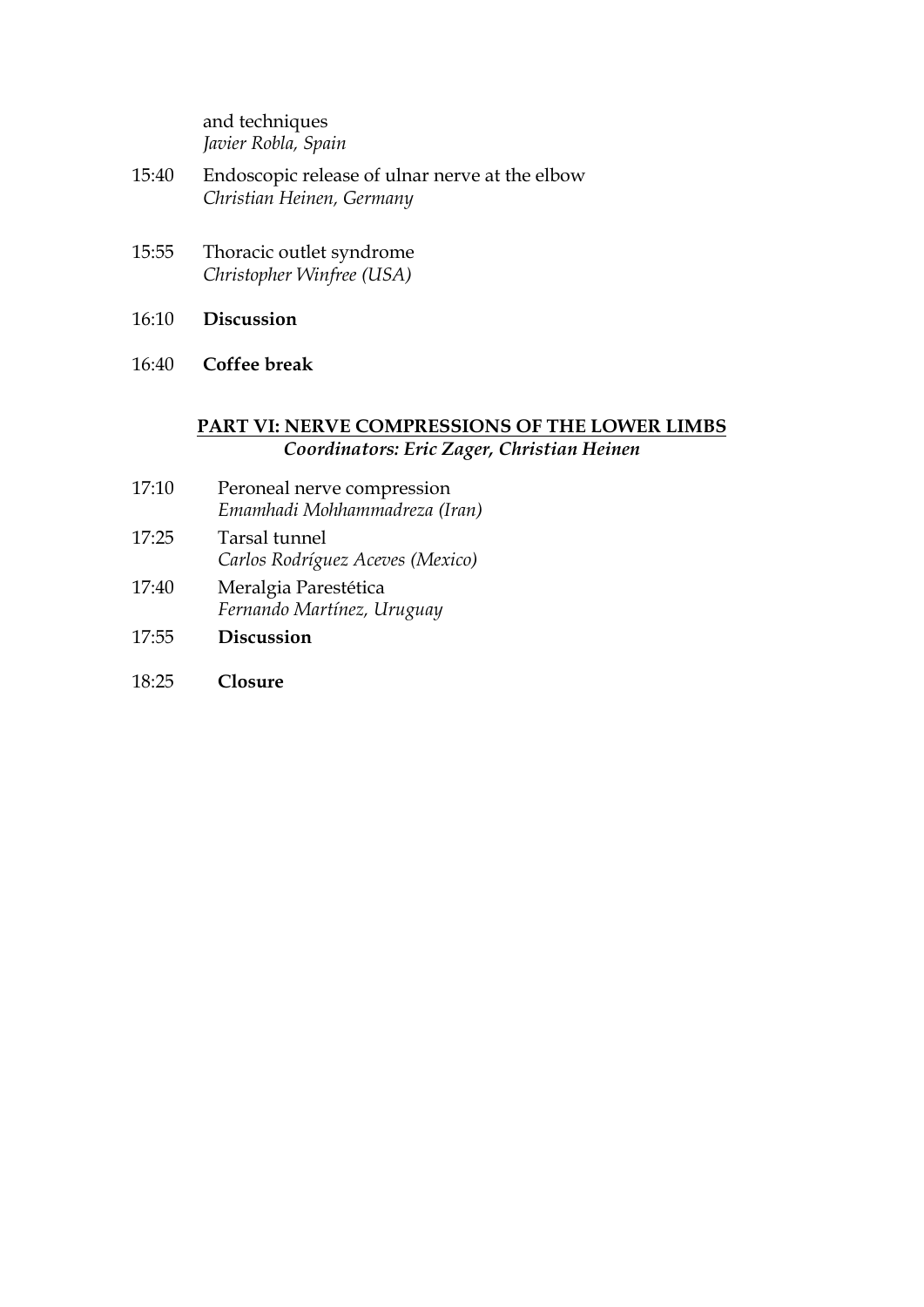# **Day 2: 25th September 2018**

## **LIVE SURGERIES & CASE PRESENTATION AND DISCUSSION**

- 8:00 Live Surgery 1: Endoscopic Carpal Tunnel Release *Kartik Krishnan, Germany*
- 9:00 Case Presentation And Discussion
- 10:00 Live Surgery 2: Endoscopic Ulnar Nerve Decompression *Kartik Krishnan, Germany*
- 11:30 Case Presentation And Discussion
- 12:00 Live Surgery 4: Endoscopic Tarsal Tunnel Release *Kartik Krishnan, Germany*
- 13:00 Lunch
- 14:00 Case Presentation And Discussion
- 15:30 Live Surgery 5: Benign Peripheral Nerve Tumor Resection *Kartik Krishnan, Germany*

#### **THEORETICAL PART II**

### **PART VII: NOTIONS OF ADULT BRACHIAL PLEXUS SURGERY** *Coordinators: Lukas Rasulic, Thomas Kretschmer*

| 16:30 | Clinical types of brachial plexus injuries (BPI)<br>Gilda di Masi, Argentina                             |
|-------|----------------------------------------------------------------------------------------------------------|
| 16:45 | Indications for surgery in BPI: When should we operate?<br>Debora Garozzo, UAE                           |
| 17:00 | Results that can be expected after BPI surgery: is it worth to operate?<br>Mariano Socolovsky, Argentina |
| 17:15 | Quality of life after BPI surgery<br>Lukas Rasulic, Serbia                                               |